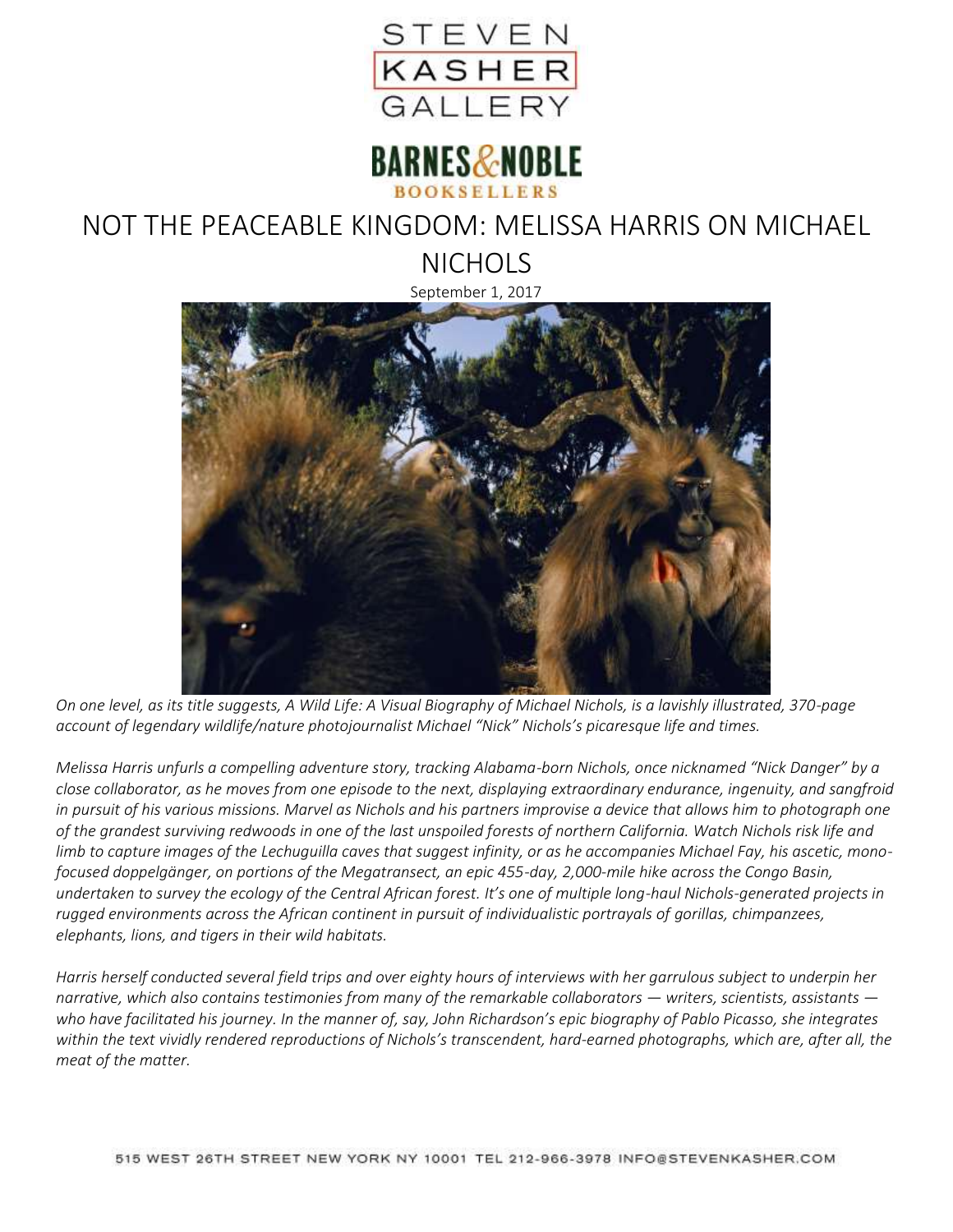

*It is perfectly possible to treat A Wild Life as a simply a exciting foray into the world of wildlife photography , without attending to Harris's rigorous, jargon-free examination of the political economy of conservation — but that level is there for the taking. Harris offers learned essays on poaching, trophy hunting, the use of tiger bones in Chinese medicine, the domestication of wild animals, and issues of provenance and authenticity raised by images of the creatures in question. Perspectives honed during more than two decades as the editor of the Aperture Foundation's quarterly journal and of numerous Aperture books lend authenticity to Harris's accounts of Nichols's relationships with Magnum Photos, where he developed the storytelling ethos that underpins every image, and National Geographic, which altered its editorial aesthetics to accommodate the stark, pitiless beauty of his vision.*

*"Nick also does not make conventionally pretty, sentimental, back-to-nature images," Harris says. "His photographs have a lot of tension, drama. There is movement. There is emotionality, although he does not anthropomorphize. The animals are wild — he has to habituate them. It's not the 'peaceable kingdom.' "*

*That A Wild Life sells at a reasonable \$35 price point testifies to Harris's determination and engagement with her subject. "I spent my own money on the travels I did for the book and raised the money to do it as I wanted it to be," she says. "I wanted it to fit Nick's populism. Obviously, there's some enlightened self-interest involved. It's a complicated book, and I want people to read it; if they want to read it, I want it to be affordable. There's a lot of intense stuff in here." — Ted Panken*

The Barnes & Noble Review: What was your path into this project?

Melissa Harris: During my years at Aperture, I'd worked with Nick on two books. One was Brutal Kinship, which documented his work, with Jane Goodall and others, on chimpanzees — in the wild, and as used for entertainment, and as pets. More recently was a book on elephants called Earth to Sky, with excerpts from different conservationists and other writers. I loved working with Nick. He's very smart, enormously talented, and he's focusing on conservation, which almost nobody else I've worked with does except for Richard Misrach — in a totally different way.

Nick and I sat down to talk about what our next project could be. I wanted to do something challenging that I'd never done before, though I didn't necessarily know what that was. I wanted to write more. And I'd always wanted to be in the field with Nick.

In 2001, I'd interviewed Mike Fay, with whom Nick partnered on the Megatransect. I knew about the complexity of their working relationship and friendship. I knew that Mike could be remarkably difficult but also truly generous, and of course he's a brilliant conservationist. I knew that Nick loves and respects him and yet sometimes was ready to kill him. I'd met Jane Goodall through working on Brutal Kinship. I was beginning to get very interested in these individuals. I'm drawn to obsessive people when they're obsessing about something that matters. They're not thinking about what they're going to wear in the morning, or how they're going to make their next zillion. They're trying to save the world. It turned out that Nick liked the little text I wrote about Mike Fay. It was the first time he'd read anything I had written. I think he thought I'd be some academic, ridiculously esoteric, impenetrable writer. He knew I'd majored in art history at Yale. But then he was like, "Oh, this is a good read." So we started to talk about trying out a biography. I'd done interviews with many other artists, and I liked the idea of doing them with Nick. Nick will say he baited me; I think I baited him.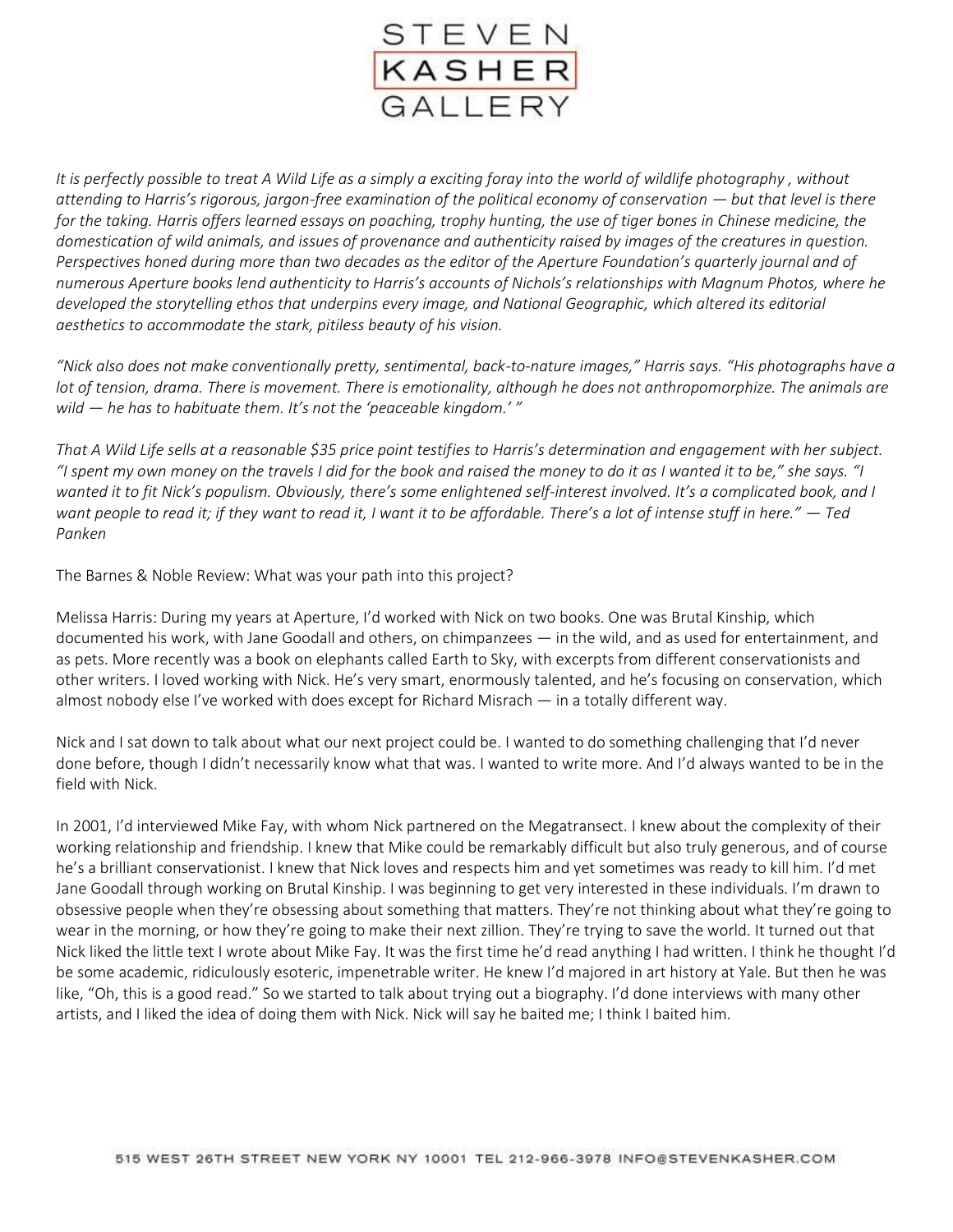

BNR: Nichols has spent much of his career photographing for National Geographic, a very different platform than Aperture. Two-part question: Can you describe what Aperture and National Geographic represent, aesthetically and institutionally? And what qualities position Nichols as an apropos subject for an Aperture biography?

MH: Actually, this is Aperture's first biography. Chris Boot, Aperture's executive director, believes strongly in Nick's work and mission and really supported me and this project.

I came to Aperture after working at Artforum and Interview. Aperture is a not-for-profit, and it was always mission-driven. The mission evolved, of course, and all the editors who work there interpret it differently. I am quite old-fashioned about photography in certain ways. I believe it still has the capacity to change hearts and minds at its most powerful. I worked on projects like Gene Richards's Cocaine True, Cocaine Blue; Donna Ferrato's project on battered women, Living with the Enemy; David Wojnarowicz's Brush Fires in the Social Landscape; Letizia Battaglia's Passion, Justice, Freedom, Photographs of Sicily; Charles Bowden's Juárez: The Laboratory of Our Future. All these projects, in their own ways, are evidentiary. There is context. They engage in riveting storytelling in different ways. They have a larger meaning and a larger goal. To do projects with a social conscience would be my interpretation of at least an aspect of Aperture's mission. Other editors there may have different takes on the mission. For sure, Aperture is about trying to do something excellent with purpose and meaning. It's serving the photographic community and those photographers who are devoting their lives to these and other kinds of projects. It's also serving what the founders used to call a community of shared interest — people who might find this compelling, be they artists, lawyers, poets, doctors, or bankers.

I've never worked at National Geographic, so I'm hesitant to speak for their editors, but I believe they'd also say that the magazine, the Society, has always had a mission. The question that arose with all the conservationists I interviewed for this book was whether or not the magazine's mission was intrinsically about conservation — for certain, that's what they felt it should be about. But the magazine editors were not, I don't believe — based on my interviews with many of them — thinking that their magazine should be about conservation. They see their magazine as not taking sides, as being objective, at times taking on tough issues, and seeing where that leads.

Conservationists are advocates. They want something to be protected, saved, changed. They want to save those elephants. They want to stop poaching. They want to stop the use of tiger bones in Chinese medicine. Whatever it may be. Personally, I don't think it's a journalistic problem as long as you're very clear where you stand, and if your position doesn't blind you to fact. If it blinds you to fact, then it's a real problem. If you give both sides, then it's OK to say where you land on it — everyone lands somewhere; everyone has an opinion. I am an advocate for wild. People who advocate positions sometimes cherry-pick their facts. I tried very hard not to, especially in areas, like non-subsistence hunting, that were more complicated for me. I didn't want to take my brought-up-in-New York City liberal Ethical Culture background and apply it to things about which I knew nothing. And of course, almost none of it is black-and-white, and so my own understanding has become much more nuanced.

This gets to your question about Nick. Unlike many of the people I've worked with at Aperture, Nick is a real populist. He definitely wants people to relate to the work. And he wants to create work that operates on many levels. A three-year-old can fall in love with his image of a wild, ancient tree or the picture on the book's cover of this extraordinary wild tiger named Charger. At the same time, Nick wants you to be able to go as deep as you're willing to go. He learns about the conservation issues and challenges, and his work is grounded in these exceptional long-term studies. He observes the species he is photographing day after day and tries to figure out the particulars of whatever group or family of animals he's spending time with, and then, who are the individual animals comprising these groups or families — how do they relate to the other creatures, how do they relate to their families, what is going on in their lives, what threatens their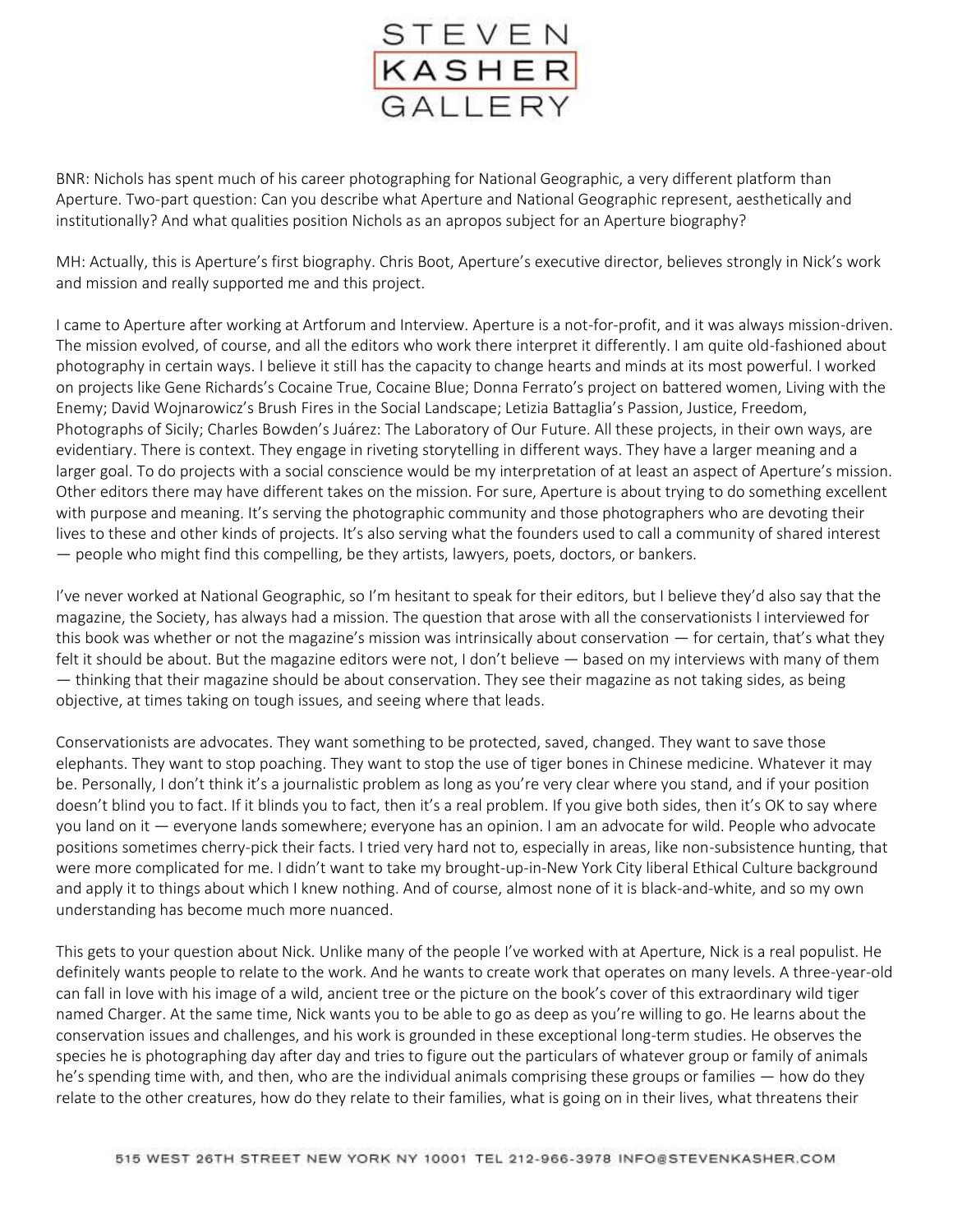

lives, their habitats? He does it without anthropomorphizing. He's not pretending that he's the animal whisperer or that they're people, and he's not attributing to them human qualities, except that he believes they have individuality — but who says that's distinct to humans? If they're all gorillas or all tigers, then it's a species. If it's Charger, or Gregoire the chimpanzee, or the Poets elephant family, or Vumbi the lioness pride . . . by distinguishing, you become attentive to specific characteristics or ways of being that become fascinating and that you can identify. I think the viewer or reader then looks harder, thinks differently, and perhaps cares more.

In that way, Nick is very similar to many of the Aperture photographers I've worked with, like Richards or Ferrato — or Sally Mann, who isn't a photojournalist but is equally intense and storytelling-oriented in her work on her children comprising Immediate Family, which I edited. Nick was a member of Magnum, which was great for him. His takeaway was about narrative, about doing something with meaning, about building on previous work, and selecting his strongest work, his edgiest work.

BNR: He aimed very purposefully for years to be a National Geographic photographer.

MH: Yes. With National Geographic I think he found the audience for the subject matter that interests him: wild species and their ecosystems and the last places on earth; great characters, with powerful stories to reveal and challenges to explore. He also liked seeing all of his pictures sequenced together, not interrupted by advertising or a lot of text in the middle. That didn't happen in many places. And National Geographic could offer him enormous resources and time.

BNR: He is a very swashbuckling type of guy.

MH: He is totally a swashbuckling type of guy! What's interesting, though, is that it's never adventure for adventure's sake, though I do believe Nick likes the adrenaline rush (or at least he did), because that has to feed what he does. I think all artists like a certain tension, and it doesn't have to be about putting oneself in a precarious situation.

Mitch Shields, the writer who worked with Nick on his first story for Geo about the caves, remembered that when they met, he saw this tall, athletic, good-looking guy who is going to take them all into caves, and he seems so laid back, and he's got that Alabama accent — and uh-oh, is this really going to work? He soon understood that Nick is remarkably precise, driven, has been obsessively figuring out what's going to work, how to keep them from killing themselves, and of course, all the lighting — how he's actually going to get the pictures, and, at the same time, not leave a trace in the cave, not destroy this remarkable ecosystem.

BNR: The testimonies from Nichols's collaborators — among them, Tim Cahill, David Quammen, Douglas Chadwick, Geoffrey Ward, Eugene Linden, George Schaller, Jane Goodall, Iain Douglas Hamilton, and Craig Packer — are fascinating. They serve very different roles in helping Nichols convey his stories.

MH: This was the most meta, complex interlacing of people, ideas, stories, and experiences I've ever done. There's all the conservation. There are the stories Nick did for National Geographic or Rolling Stone or Geo, and the stories behind the stories. I talked to the writers and everyone I could for their perspectives, so I'd be accurate. To make the book relevant for now, I wanted to bring up to date the conservation issues he'd addressed throughout his projects. This turned out to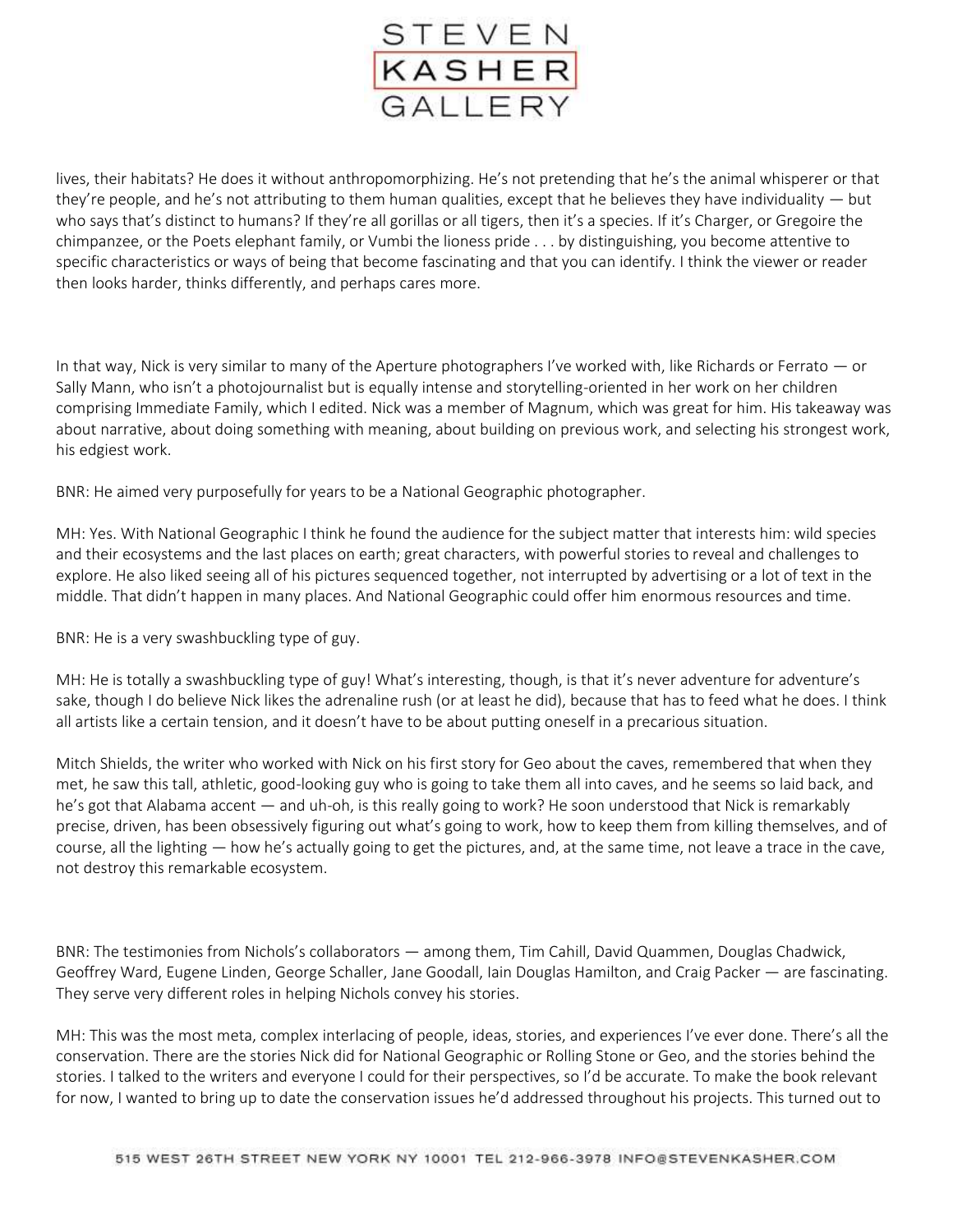

be more complicated than I'd imagined — but also fascinating. All these scientists have devoted their lives to what they do. They're all advocates for their respective creatures. Everybody I spoke with was forthcoming. My learning curve was huge at first, but I got smarter.

BNR: Quammen seems to be Nichols's main collaborator of the last fifteen to twenty years.

MH: Yes. He's been working with Nick since the Megatransect. Quammen and he collaborate very differently than the way Nick and Tim joined forces, yet the sense of partnership is as profound. They overlap for maybe a week or two, but they're not doing the story "hand in hand," as Nick would describe aspects of his approach with Tim. Naturally, they do talk about what the story is going to be. Nick tells David, "There is this amazing dark-maned lion named C-Boy, and you have never seen anything like this dude; he's just got power, he presides, he's regal — you've got to look at C-Boy." David may check out Nick's leads, but he's also doing his own research, his own observation — figuring out the ecologicalconservation-environmental issues. He's objective, very scrupulous. He's a great empirical observer, and exceptionally smart.

BNR: It must have been tempting to write at greater length about many of these sub-characters.

MH: The first draft is probably twice the size of the book. It became unwieldy, because there was so much going on. Nick has spent his life focusing on charismatic animals; I just did, too. Hopefully I did them all justice because they're each so unique.

BNR: Aperture certainly did justice to the images.

MH: Printing a book is an interpretation, of course, but it's Aperture, so we're going to make it look as good as we can. But it was complicated. Aperture had never done a book like this. Of course, in most biographies you have maybe a couple of isolated sections of images. I wanted the images to be interspersed throughout, riffing off the text. It was expensive, but I raised the money to do it, while keeping the retail price what it would have been had we taken the less costly, more conventional approach. I wanted the book to be accessible. Even though it's a big book, with over 100 pictures, people shouldn't have to spend a fortune to buy it.

BNR: What attributes distinguish Nichols's images in regards to craft and thematic continuity?

MH: Much of Nick's early imagery was made in dark or dimly lit environments — the jungle, the forest, or caves. This was before digital cameras; he didn't have all the easy, smaller, lighter technical possibilities photographers have now. So Nick had to figure out how to light the environments to get the images he wanted, and how to do it without leaving a trace of his presence on these environments or influencing an animal's behavior. His imperatives are simultaneously conservation, in process and mission, and artistic: Above all, Nick wants to make a great photograph. All the tech is only about facilitating his larger vision and sensibility regarding how he wants to render the story. It's never technology for the sake of technology.

Visually, Nick is a wizard with light, as is evident in his earliest cave pictures. His imagination is huge. He seems able to previsualize, to some extent, what he hopes to achieve, based on his endless observation. He's got great ideas. To be able to focus on his larger goal, he works with strong and talented younger assistants in the field, for whom a lot of the tech stuff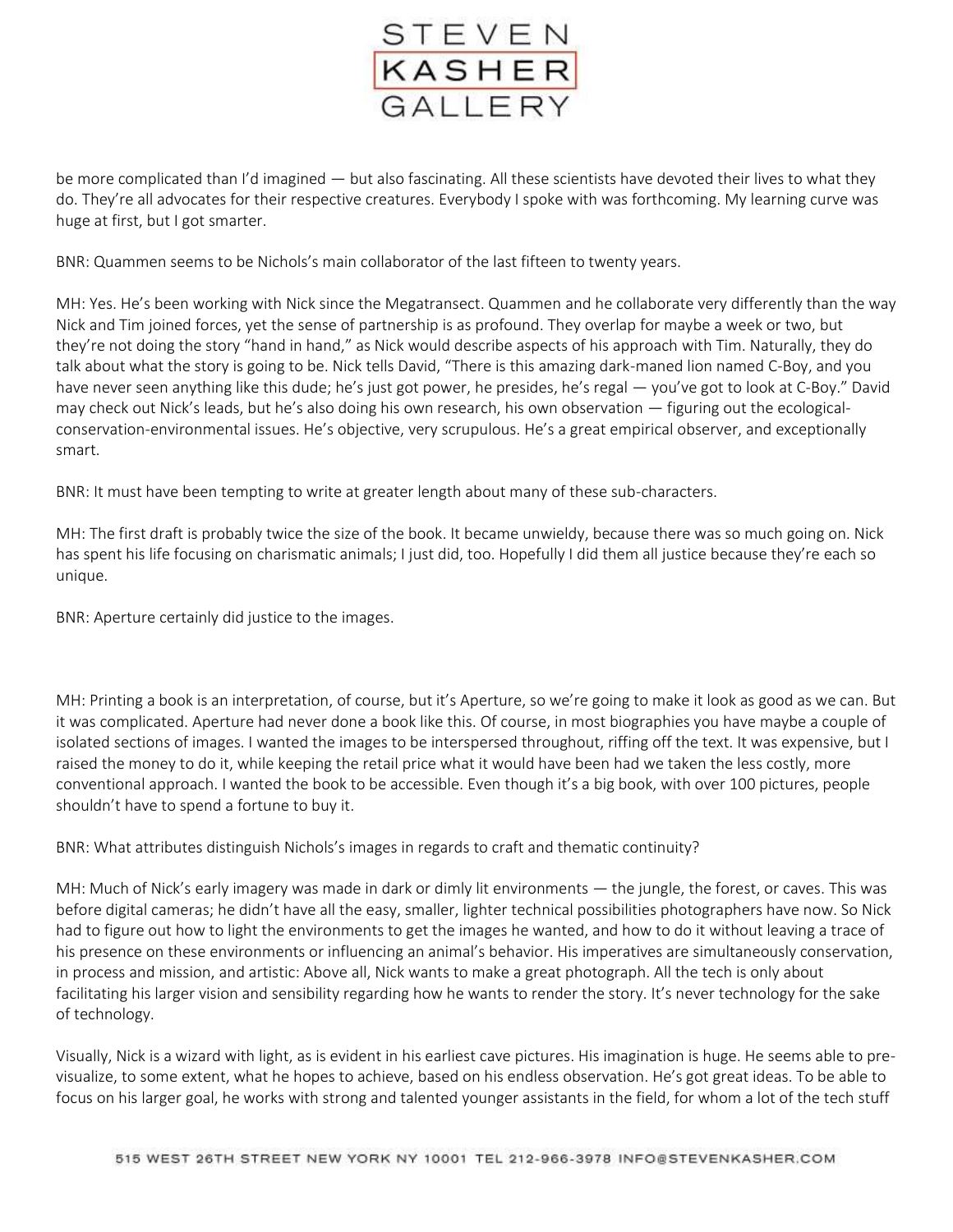

is second nature. When something is happening, he doesn't want to be thinking about the technology; he wants to think about getting the photograph. He wants to be ready. He also has available to him the technological expertise at National Geographic.

A key feature of Nick's work is the intimacy he achieves. It's like you are right there with him, watching this amazing play between these elephants, watching these cubs roll over each other — whatever it is. Even on the occasions where he decides he has to use a telephoto lens, he has figured out how to subvert its flattening quality that messes with depth of field, and so he still gets all the gradations of the landscape, all the nuance. In order to achieve this proximity, he must habituate the animals to his presence. Nick is watching-water-boil patient.

BNR: What's the nature of Nichols's influence on the culture of photography?

MH: Nick brought the photojournalist ethic to photographing the natural world. Nick is not romanticizing nature. He is a consummate, sympathetic observer. He is watching, and he is completely engaged. He's not going in with preconceptions and a checklist — "And then I saw an elephant, and then I saw a cheetah, and then I saw a vulture" — or whatever. He's paying remarkably close attention, day after day after day. He's storytelling, he's being extremely honest, and he's operating with an integrity that has not always characterized people who photograph nature. If it's something wild, he's telling you it's wild. If he's photographing in a zoo, he's telling you he's photographing an animal in captivity.

He — along with other photographers, editors, and writers — has made National Geographic tougher. Magazines are living entities; they have to evolve, otherwise they die.

BNR: You describe a harrowing night in your tent when several lions gathered outside it.

MH: Their visit was a bit nerve-wracking! Truthfully, the place where I felt fear was when I was working in Juárez for Charles Bowden's book. I went to Juárez because I wanted to meet the group of photographers who were risking their lives daily to bear witness. I was hoping to publish their work with Chuck's writing. I wanted to understand the place I was dealing with, and I knew the photographers wouldn't trust me unless I showed up — how could they? They were gracious, kind, and wonderful, and Juárez was vibrant but also terribly poor and violent — at the time, there were so many murders and rapes, and such corruption, and there were many aspects of NAFTA that seemed to be so negatively exploiting the people. It was brutal.

BNR: You've written numerous articles and essays but never a book. Are there any antecedent or contemporary writers on whom you modeled your approach?

MH: I wasn't aspiring to be like anyone else. I just wanted to be smart, credible, and original. I wanted it to be a fun read. I read a lot of biographies, and I learned from all of them, but there was no model for this. In my case, I had a happily loquacious subject who withheld nothing. It wasn't like I had to pull teeth.

This may seem like a weird analogy, but I learned an enormous amount when I met John Cage in college. I learned that things don't always have to be so linear. My memory of my first conversation with Cage is that he radiated, like a starburst, as he moved through notions of harmony and dissonance, Beethoven, Hopi Indian creation myths and Zen Buddhism, and Merce Cunningham. His way of bringing all these often disparate ideas together so fluidly was liberating. As a biography, this book is fundamentally chronological. It starts and ends, so there's a linearity and Nick's life is an anchor, but all these other voices, passions, visions, missions are moving through it, sometimes with a little more